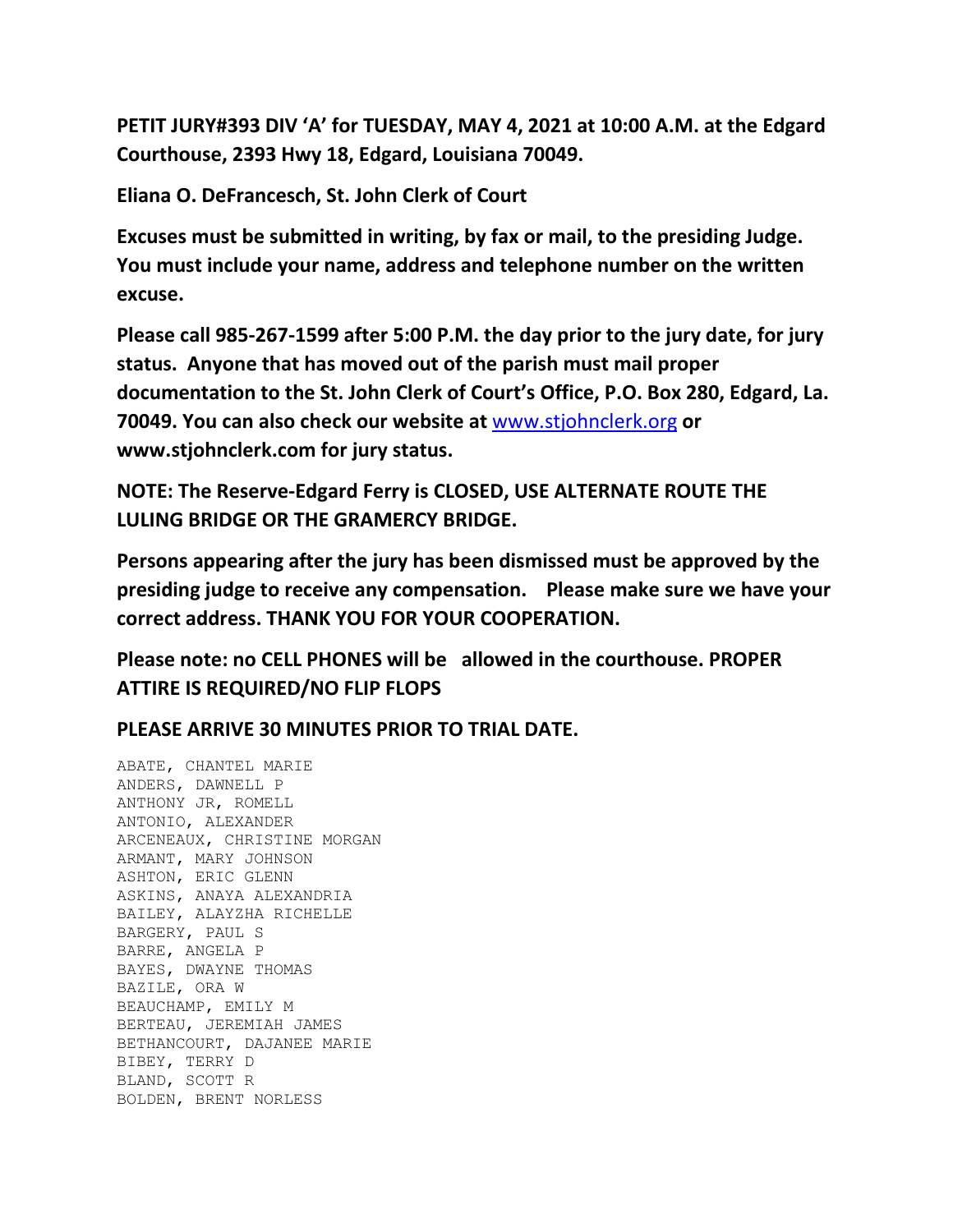BOSSIER, ANGELA VERRETTE BOURGEOIS, ANGELA BETH CARTER BOYLE, ALEIRE JANAE BOZEMAN, DIONA BRAUNER, MARTHA B BREAUX, BRUCE JOSEPH BROWN, DARRYL BROWN, JAVON JAMAL BROWN, KEYONNA BUTLER, CARL CALLAHAN, BRIAN CLAYTON CARONNA, SHERRI BREAUD CARTER, ALVIE KEITH CARTER, WARDEL CAYOLD, ENADIA M CHAMPAGNE, BRANDON PAUL CHAVEZ, RAUL E CLAYTON, GABRIELLE WILLIAMS CLAYTON, TYLER COLLINS III, ISAAC COOPER, PAUL VINCENT CREECY, MARK A CROSS, DAQUAN M CRUSHFIELD, JAVALL DANIELS, TINA HENTON DAVIS, TIA DAY, DAKOTA MICHAEL DICKSON, FRANK FREDRICK DONALDSON, SIDNEY DRAYTON, KATHERINE DUFRENE, MEREDITH K DUHE, SAUL E DUMAS, DELICIA DUPLESSIS, ALCEE P ELLIS, JEANETTE DAVIS FALGOUST, SHEENA MOTT FASSBENDER JR, HUEY P FELDER, JAMES E FIRMIN, DELILAH S FLETCHER, FLEMON FLOWERS, WALTER SCOTT FLOWERS-DUMES, SHARMAYDEEN ENE FOBB, GABRIELLE MONIQUE FOSTER, TYLOR MICHAEL FOUNTAIN-CHARLES, LYNETTE A FRESE, DYLAN JAMES GARDNER, LACHANTE DENISE GARDNER, RASHAWN RAYNELL GASSAWAY II, EDWARD O GAUTHIER, MIKEAL GRACI, KENNETH PATRICK GREEN, DONNA F GROWE, HAMILTON J GUIDRY, JOY HAYDEL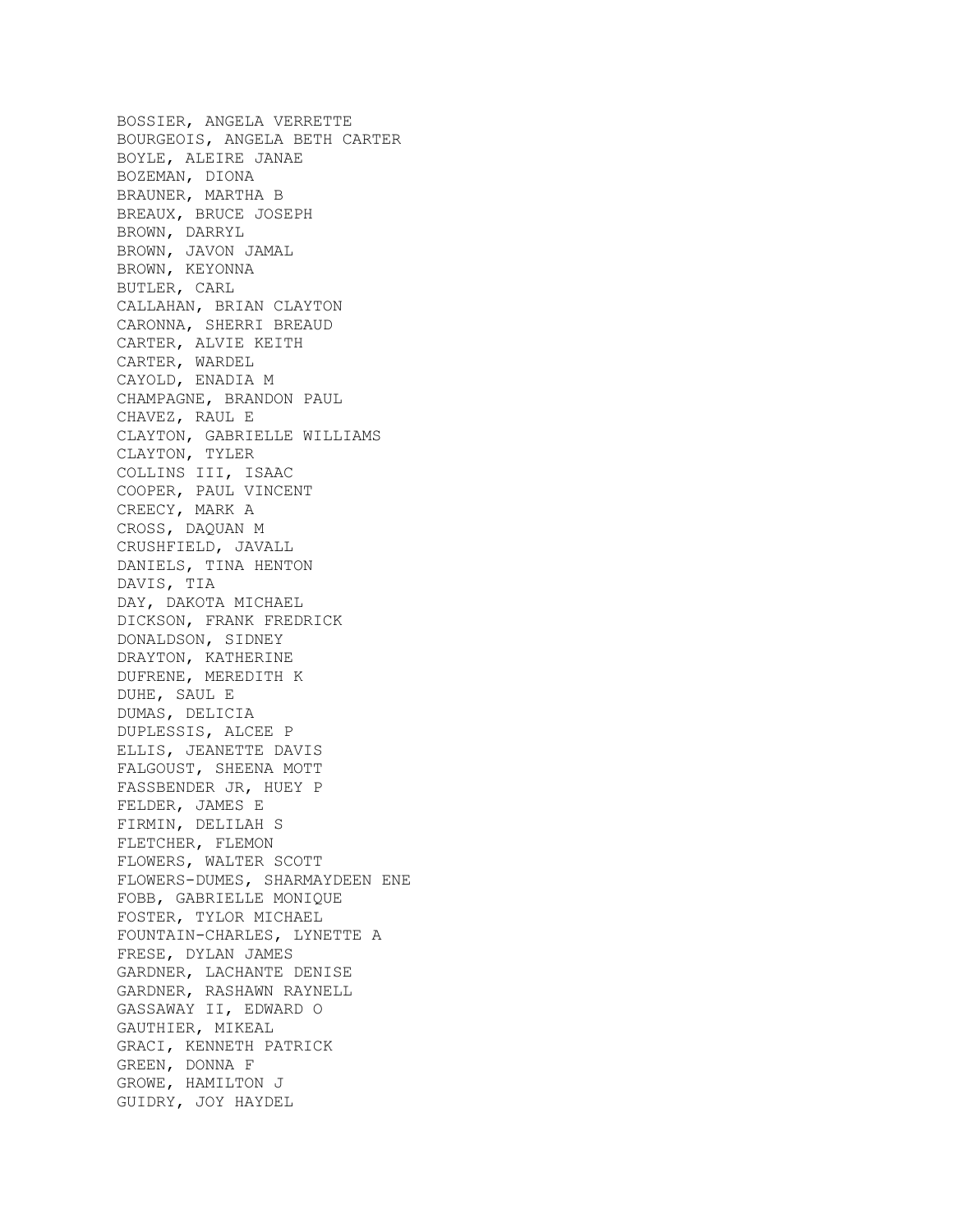HARRIS, SHELDON ALEX HEBERT, AIMEE MARIE HICKS, PHILDICER LATRICE HILL, PATRICIA HOGAN, HEIDI MACDONALD HOLLAND, TIFFANY MONIQUE HOSKINS, KIMBERLY SHANICE HOTARD, CASH GERARD HUTCHINSON, COREY R JACKSON, HAROLD JACOBS, TRENELL JAMES, MARQUITA MONQUIE JENKINS, ALLISON JOHNSON, DARRIUS DESHAWN JOHNSON JR, DEVRIN MICHEAL JOLIBOIX, SHANNON MARIE JOSEPH, ALBERTNISHA LASHAWN KING, ALYVIA MICHELLE KUGLER, THELMA D LABRANCHE, TIMMY A LATTA, JOHN WESLEY LEBLANC, SARA MARIE LEDUKE, ERIC ANTHONY LEWIS, LAKENDRA LEWIS, PAULETTE AVA LILIEDAHL, KIRSTEN LOISEL, GREGORY D LONG, LATISHA RENE LOVE, RANEISHA BRISHAWN MARSHALL, RICHARD J MAURIN, JOY LYNN MCBRIDE, ARINEISHA MARQUETTE MCGHEE, DWIGHT R MCKIBBON, ALICE KELLY MEERS, JASON MILLET III, WHITNEY MITCHELL, BLAINE MITCHELL JR, LEROY MOLIER, AMECHA MONIEA MONK, AMANDA J MONTERROSO-PAZ, SANDRA DANIEL MOORE-WILLIAMS, SAMANTHA A MORRIS, LAKISHA KAWANNA MOSBY, JUNIOUS MURPHY, BARBARA SEABERRY MURPHY, KYNISHA SHONTE NARCISSE, CHASNA MARIE NED, WENDELL K NELSON, BRITTNEY MARIE NORRIS, ALEXANDER JOSEPH ONCALE, SHEILA M C PARKER, CHANTRELL L PERRILLOUX JR, JOSEPH NOWEL PIEREE, MICHAELA MAE